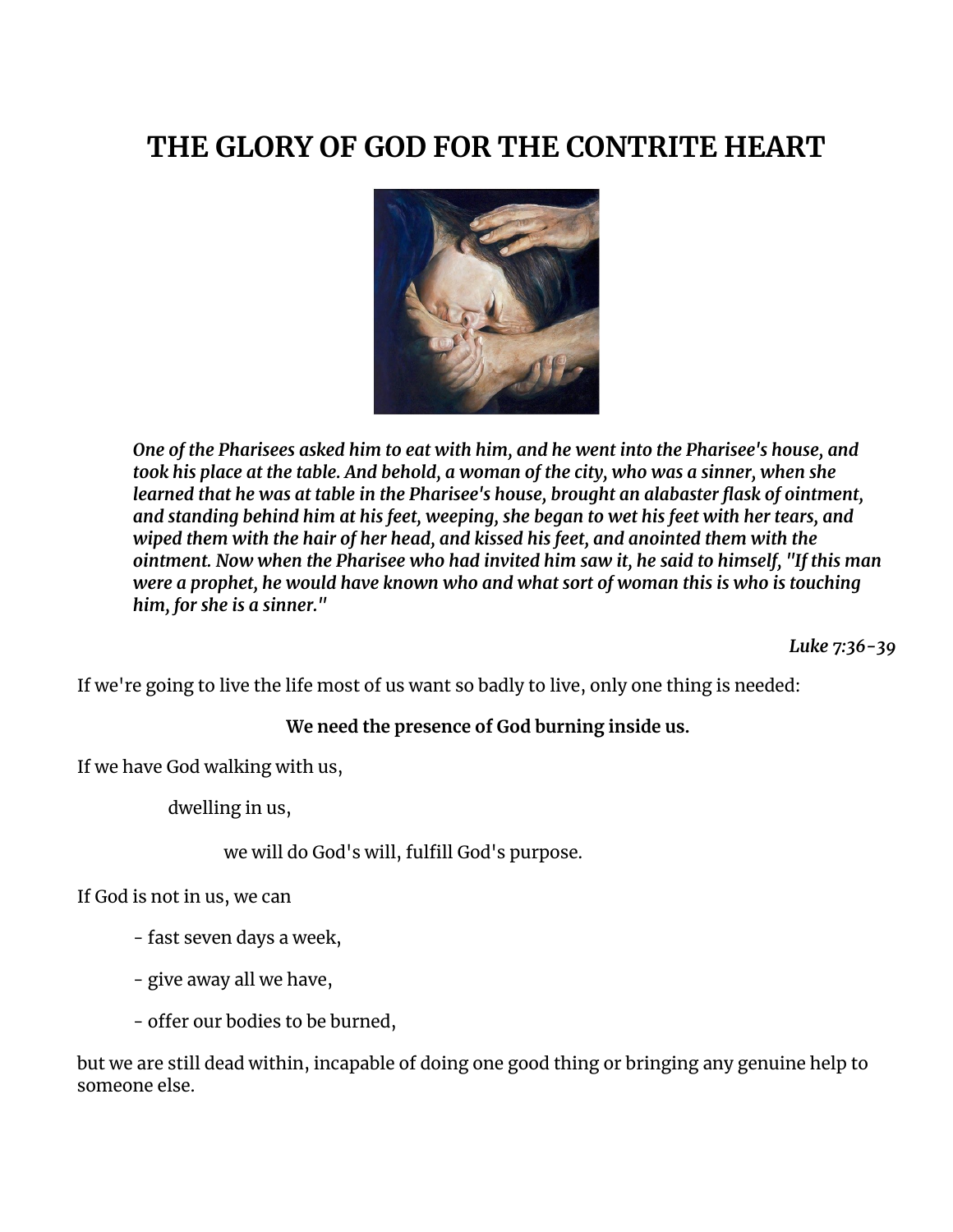The whole purpose of our gathering together week-after-week,

- our turning aside from our fevered activities to pray day-after-day,

- our pursuing God's word to find its meaning for us,

--- is so that we might have God with us continually,

enabling us to go out and do his will.

And yet, who of us can deny that much of the time we simply do not have the presence of God in our hearts, the assurance that he is walking with us.

We seem to be trying hard enough.

Why isn't it happening?

For the same reason that Simon the Pharisee in the above gospel episode sat next to Jesus at the table and felt nothing of God ...

… while the prostitute weeping at Jesus' feet was flooded with God's glory.

For thus says the high and lofty One who inhabits eternity, whose name is Holy: "I dwell in the high and holy place, and also with him who is of a contrite and humble spirit, to revive the *spirit of the humble, and to revive the heart of the contrite."*



*Isaiah 57:15*

Jesus is the fulfillment of this prophetic word from Isaiah.

In him, the high and lofty One,

- who inhabits eternity,
- whose name is Holy,
- who dwells in the high and holy place,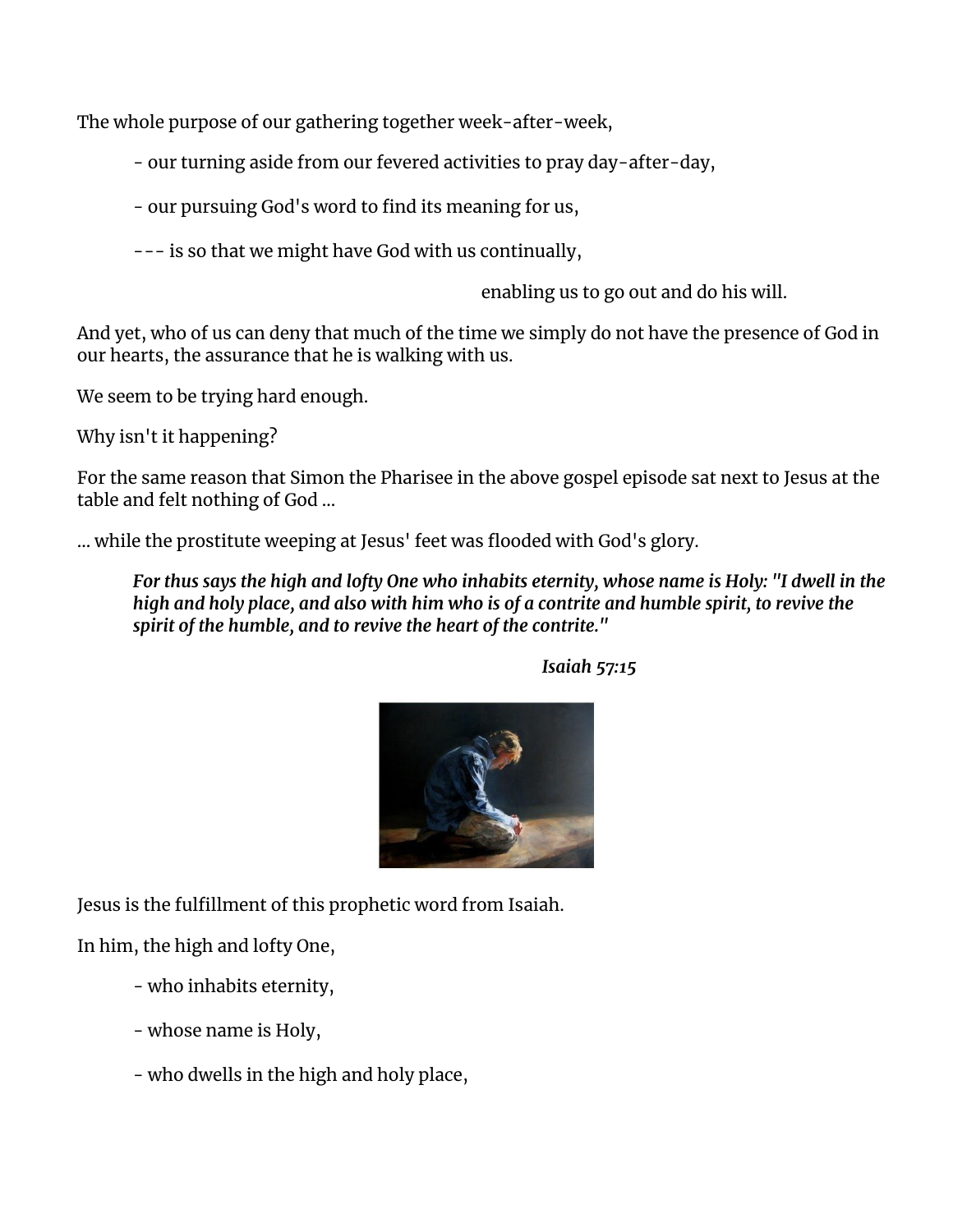...comes also to dwell with him who is of a contrite and humble spirit ... to revive the spirit of the humble, to revive the heart of the contrite.

Whenever Jesus' word and Spirit are present, if there is a contrite heart, that heart will be revived. While the heart that is not contrite will remain blind, unmoved, unchanged.

Hence, this woman who had made her living as a prostitute, comes in with her wealth in an alabaster flask of ointment and lavishes it on Jesus.



It was like pouring out her whole life on Jesus' feet.

Simon the Pharisee who had never committed adultery and who had been tithing since he was thirteen, and who was in many respects a good man, was giving Jesus something too – a meal – doubtless a sumptuous meal, but hardly Simon's life.

And because Simon was pouring out so little he wasn't getting much out of this dinner. His eyes were unable to see who this Jesus really was. Nor could they see the miracle which was taking place – the transformation of this woman, the cleansing, the reviving, as the glory of God entered her heart.

In the one essential the woman was light-years ahead of Simon the Pharisee. Those tears falling on the feet of the Master were coming from a broken, contrite heart. That was what Simon lacked. Most of us, even if we know that our lives are messed up, are still at heart like Simon the Pharisee.

- We are drawn to Jesus,
- We know he's wonderful,
- We delight to have him as a guest at our table,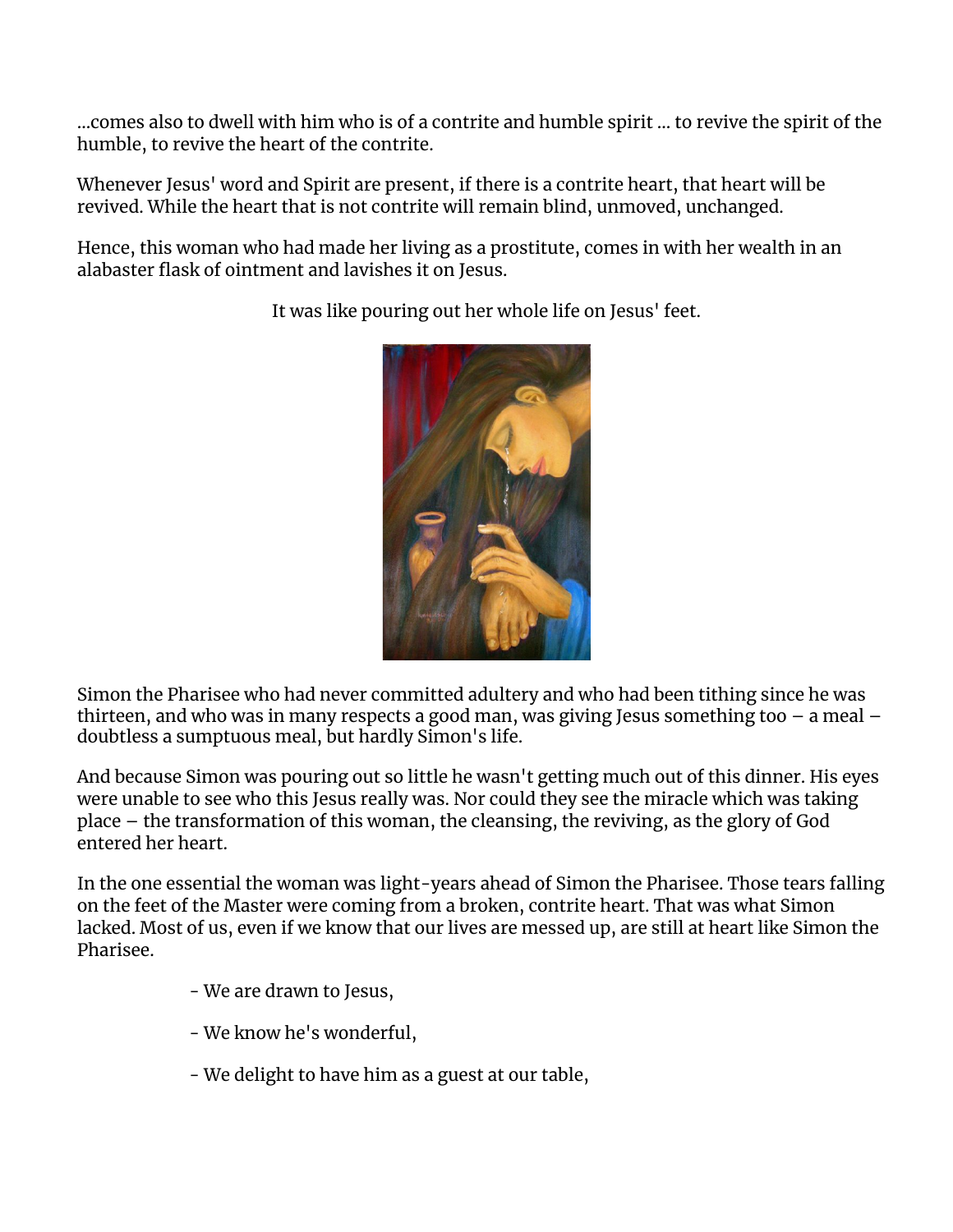- but somehow we aren't able to break down and receive the blessing Jesus bought for us at such a price.

"Lord, it's a comfort to be in your presence. What a blessing to eat at table with you!"

And yet, we can't seem to bring ourselves to pour out our lives. And when someone like this woman comes along and seems to be able to walk right in and lavish everything on Jesus and find peace, it troubles us.

"Why is it possible, Lord, for this woman to get so close to you so fast?"

"How come she walks out of the house totally changed and never goes back to her old ways while we keep struggling with the same weaknesses and defeats?"

"Because this woman has one thing, Child, you do not have: a contrite heart."

"When you bring me a contrite heart I will be able to do for you as I did for her. I will be able to send you away in peace filled with the glory of God."

For thus says the high and lofty one who inhabits eternity, whose name is Holy: "I dwell in the high and holy place, and also with him who is of a contrite and humble spirit, to revive the spirit of the *humble, and to revive the heart of the contrite."*

Oh that God would help us come to his Son's table with a contrite heart!

## **1. A contrite heart accepts responsibility for its sin...**

### **...It doesn't shift the blame.**

Our tendency is always to come up with an excuse. Every vile thing we do is someone else's fault.

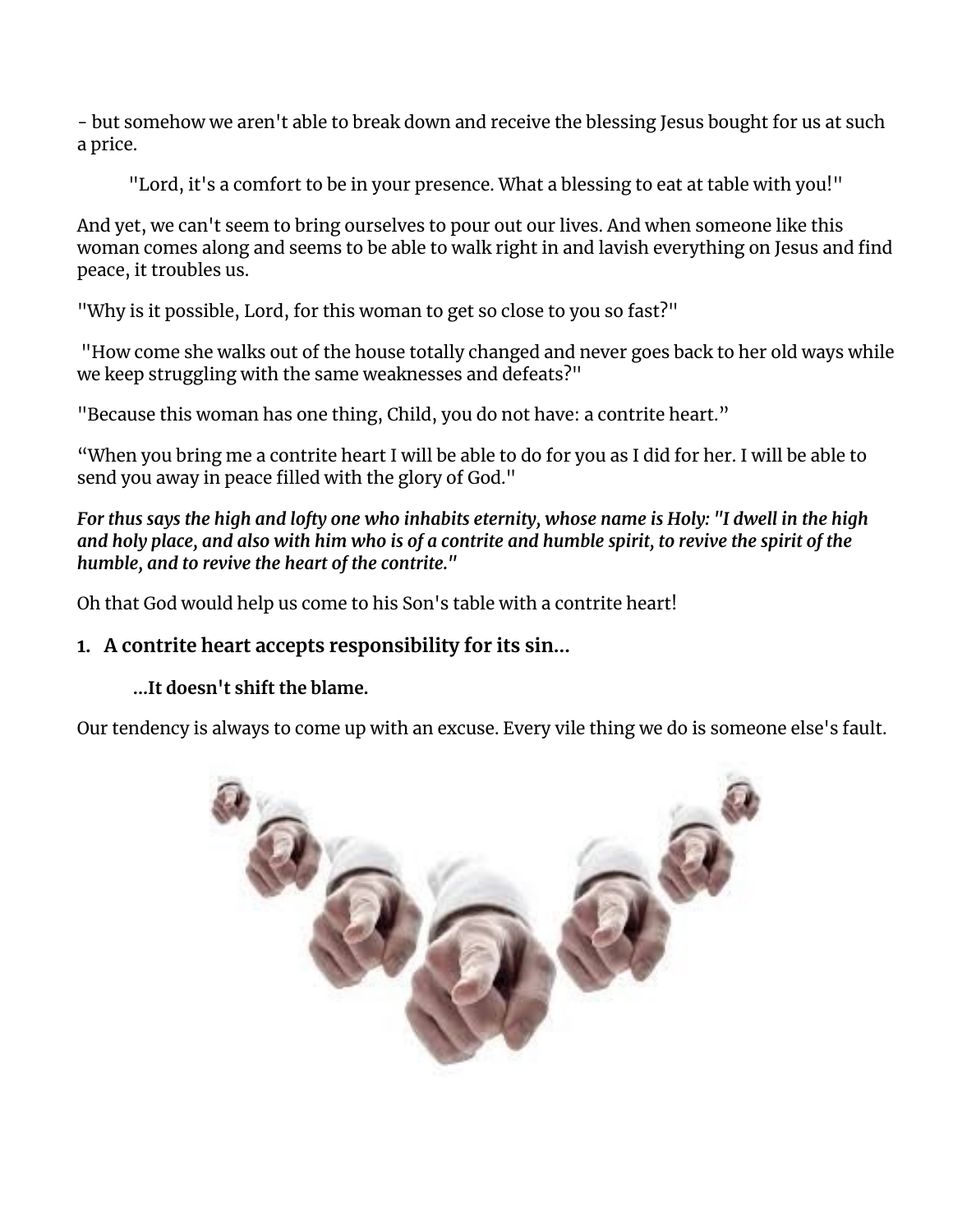- My mate drove me to become the hard person I am.
- My mother neglected me.
- My father rejected me. I never had a chance.
- I've always been a victim of circumstance.
- Everyone I ever got close to let me down.

But how different everything looks the day we give up shifting the blame and accept full responsibility for what we've been, what we've done, what we are.

Others may have sinned against us but that didn't make us what we are.

- We made those choices.
- We passed by those opportunities.
- We failed those people.
- We spoke those lies.
- We inflicted that pain.

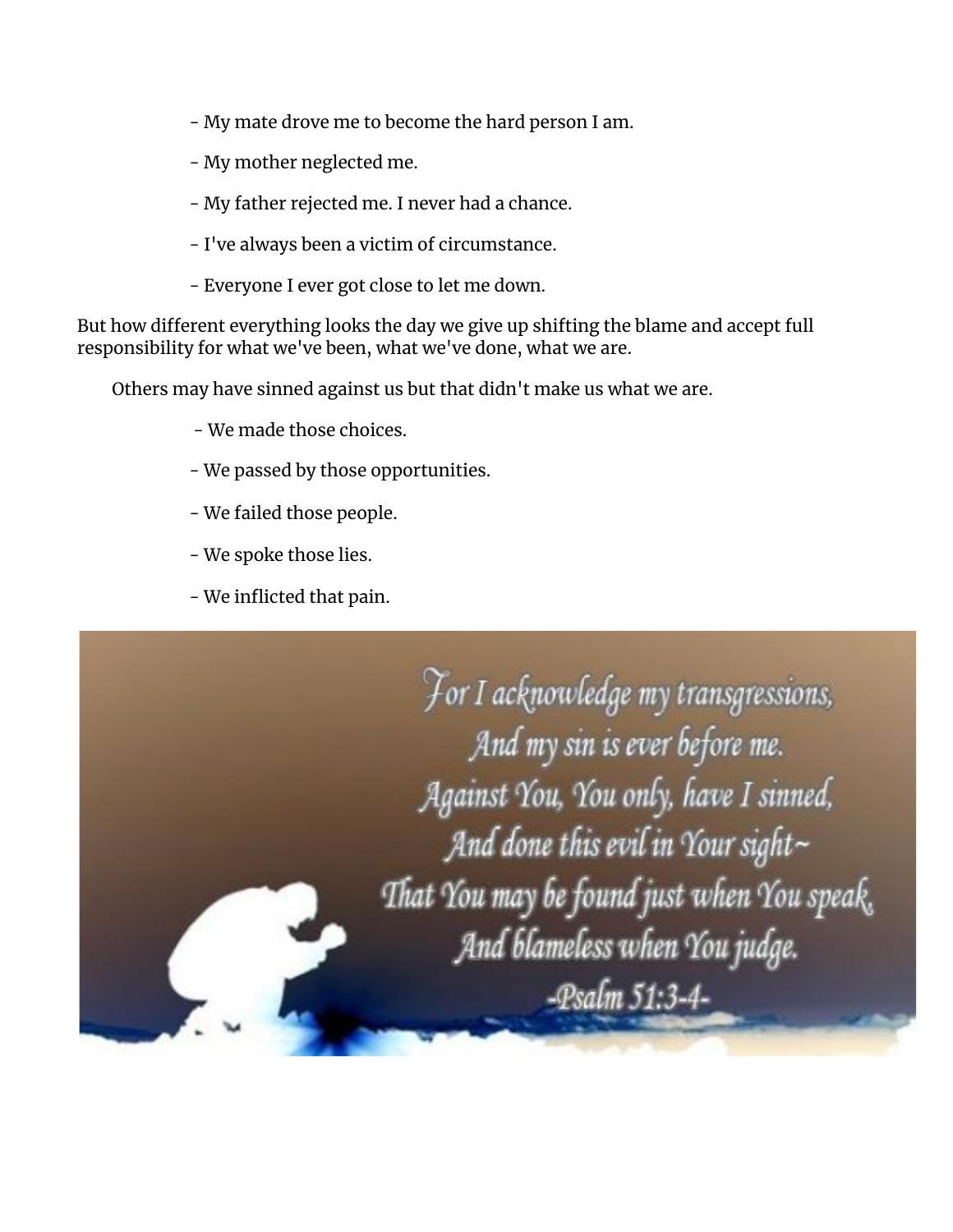**2. A contrite heart sees the greatest need of its life as forgiveness.**



Often we seem to think that forgiveness is the last thing we need.

"All I need is a break!"

"If only I had better circumstances!"

"If only I had a little more money!"

If you got that break, and all that money, the emptiness in your heart would still be there.

Our greatest need is to be forgiven by the living God day-by-day.

The day this becomes our prayer, the day we begin to see how totally Psalm 51 applies to us, is the day we meet God.

### **3. A contrite heart earnestly desires to change from its old ways.**

There are those who seem to want God's peace but they really have no strong desire to live a different life.

They get cleaned up, then they go right out and wallow in the mud again.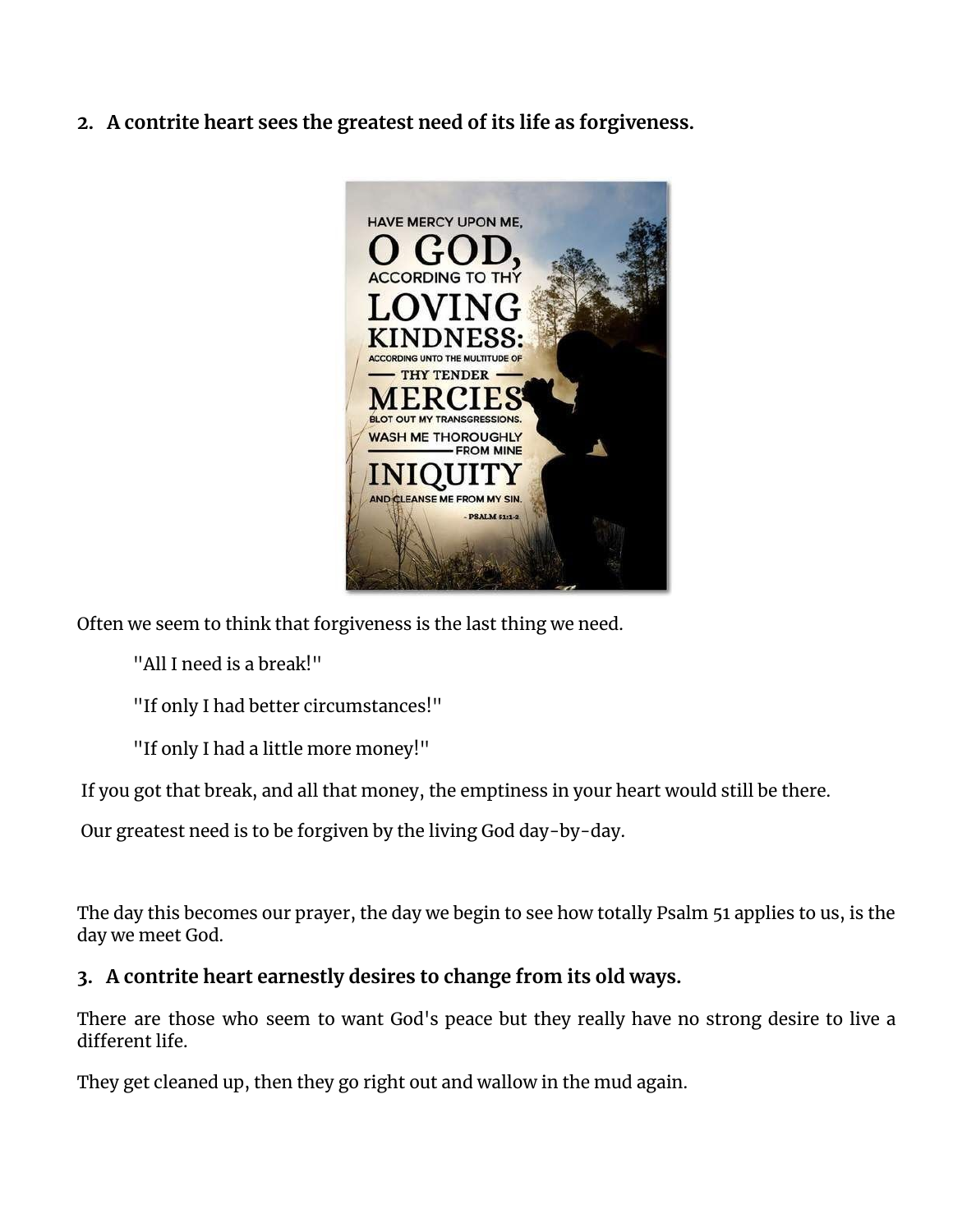This is a sure sign that while the heart may be uneasy it isn't contrite.



"Lord, I want to walk a new road. I want to live a new life. I want to break out of my old ways and enter into your joy, your mercy, your purity, and your goodness.

Lord, I want to change!"

## **4. And finally, a contrite heart does more than just wish – desiring its desires sitting in a chair.**

It gets up and pursues!

A contrite heart will go to any lengths, make whatever changes necessary to find God's peace.

So this woman takes the most precious thing she has, an alabaster flask of ointment and hurries to the house where Jesus is, defies the contempt of the righteous men at that table. Her heart is set on one thing – the peace which only this holy man can give her.

Not one word does she speak. Just tears.

She drowns his feet with her tears, wipes them with her hair, kisses those feet with the purest kisses of pure love her lips have ever given.